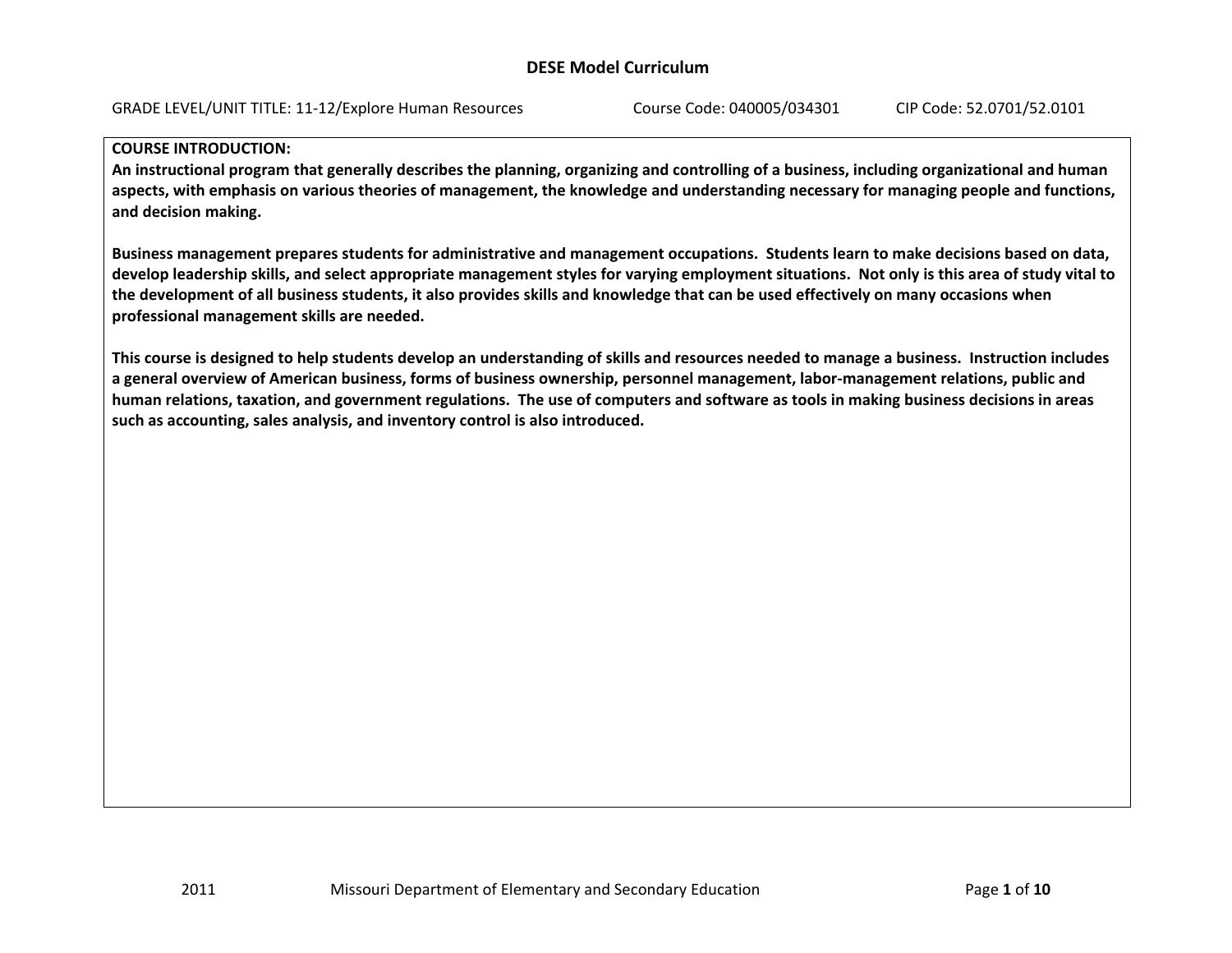| GRADE LEVEL/UNIT TITLE: 11-12/Explore Human Resources                                                                                   |                                                                     | Course Code: 040005/034301<br>CIP Code: 52.0701/52.0101                          |                                                                                                                                                  |                                                                                                                                                                                                  |              |  |
|-----------------------------------------------------------------------------------------------------------------------------------------|---------------------------------------------------------------------|----------------------------------------------------------------------------------|--------------------------------------------------------------------------------------------------------------------------------------------------|--------------------------------------------------------------------------------------------------------------------------------------------------------------------------------------------------|--------------|--|
| <b>UNIT DESCRIPTION:</b><br>Students will learn the benefits of continued training.                                                     |                                                                     | <b>SUGGESTED UNIT TIMELINE: 1 WEEK</b><br><b>CLASS PERIOD (min.): 50 MINUTES</b> |                                                                                                                                                  |                                                                                                                                                                                                  |              |  |
| <b>ESSENTIAL QUESTIONS:</b><br>1. Why do companies need a human resources department?<br>2. What are the benefits to employee training? |                                                                     |                                                                                  |                                                                                                                                                  |                                                                                                                                                                                                  |              |  |
| <b>ESSENTIAL MEASURABLE LEARNING</b><br><b>OBJECTIVES</b>                                                                               | <b>CCSS LEARNING GOALS</b><br>(Anchor<br><b>Standards/Clusters)</b> | <b>National</b><br><b>Business</b><br><b>Education</b><br><b>Standards</b>       | <b>CCSS</b>                                                                                                                                      | <b>CROSSWALK TO STANDARDS</b><br><b>MBA Research Standards</b>                                                                                                                                   | <b>DOK</b>   |  |
| Identify career opportunities in<br>1.<br>business management                                                                           |                                                                     | <b>CD II.A.1.3</b>                                                               | SL.11-12.1.a<br>SL.11-12.4                                                                                                                       | <b>Understands the tools</b><br>techniques, and systems<br>that businesses use to<br>plan, staff, lead, and<br>organize its human<br>resources.                                                  | $\mathbf{1}$ |  |
| 2. Create a career portfolio                                                                                                            |                                                                     | <b>CD IV.C.3.1</b>                                                               | SL.11-12.1.a<br>SL.11-12.4<br>RI.11-12.1<br>$TI.11-12.2$<br>RI.11-12.3<br>RI.11-12.5<br>RST.11-12.2<br>RST.11-12.5<br>RST.11-12.7<br>RST.11-12.9 | <b>Understands the tools</b><br>techniques, and systems<br>that businesses use to<br>plan, staff, lead, and<br>organize its human<br>resources.<br>Understands tools,<br>strategies, and systems | 4            |  |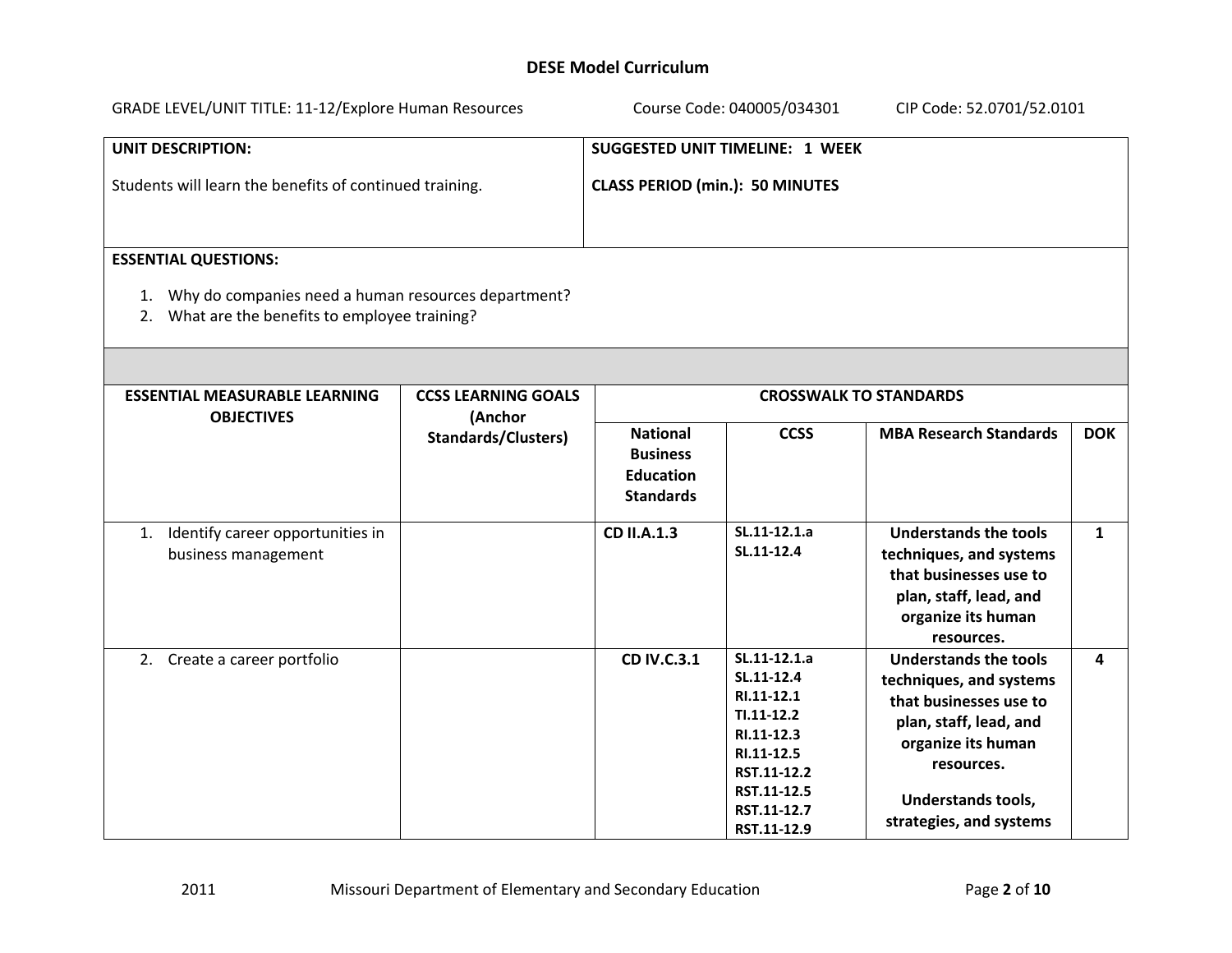| GRADE LEVEL/UNIT TITLE: 11-12/Explore Human Resources                                                            | Course Code: 040005/034301    |                                                                                                                                   | CIP Code: 52.0701/52.0101                                                                                                                                                                                                                                                                                                      |                |
|------------------------------------------------------------------------------------------------------------------|-------------------------------|-----------------------------------------------------------------------------------------------------------------------------------|--------------------------------------------------------------------------------------------------------------------------------------------------------------------------------------------------------------------------------------------------------------------------------------------------------------------------------|----------------|
|                                                                                                                  |                               | $L.11 - 12.1$<br>$L.11 - 12.2$<br>$L.11 - 12.3$<br>$L.11 - 12.5$<br>$L.11 - 12.6$<br>WHST.11-12.4<br>WHST.11-12.6<br>WHST.11-12.9 | needed to access, process,<br>maintain, evaluate, and<br>disseminate information<br>to assist business decision<br>making.                                                                                                                                                                                                     |                |
| Identify selection tools and<br>3.<br>determine why they are used.<br>Eg. Incentives, tests, reference<br>checks | <b>Management</b><br>VI.B.3.2 | SL.11-12.1.a<br>SL.11-12.4                                                                                                        | <b>Understands the tools</b><br>techniques, and systems<br>that businesses use to<br>plan, staff, lead, and<br>organize its human<br>resources.<br>Understands tools,<br>strategies, and systems<br>needed to access, process,<br>maintain, evaluate, and<br>disseminate information<br>to assist business decision<br>making. | $\overline{2}$ |
| Identify compensation plans,<br>4.<br>benefit packages and incentive<br>programs available to<br>employees       | Management<br>VI.E.3.1        | SL.11-12.1.a<br>SL.11-12.4<br>$N-Q.1$<br>$N-Q.2$<br>$N-Q.3$                                                                       | <b>Understands the tools</b><br>techniques, and systems<br>that businesses use to<br>plan, staff, lead, and<br>organize its human<br>resources.                                                                                                                                                                                | $\mathbf{1}$   |
| Identify employee training<br>5.<br>techniques (e.g., hands-on,<br>coaching, seminars, online)                   | Management<br>1.C.4.2         | SL.11-12.1.a<br>SL.11-12.4                                                                                                        | <b>Understands the tools</b><br>techniques, and systems<br>that businesses use to<br>plan, staff, lead, and                                                                                                                                                                                                                    | $\mathbf{1}$   |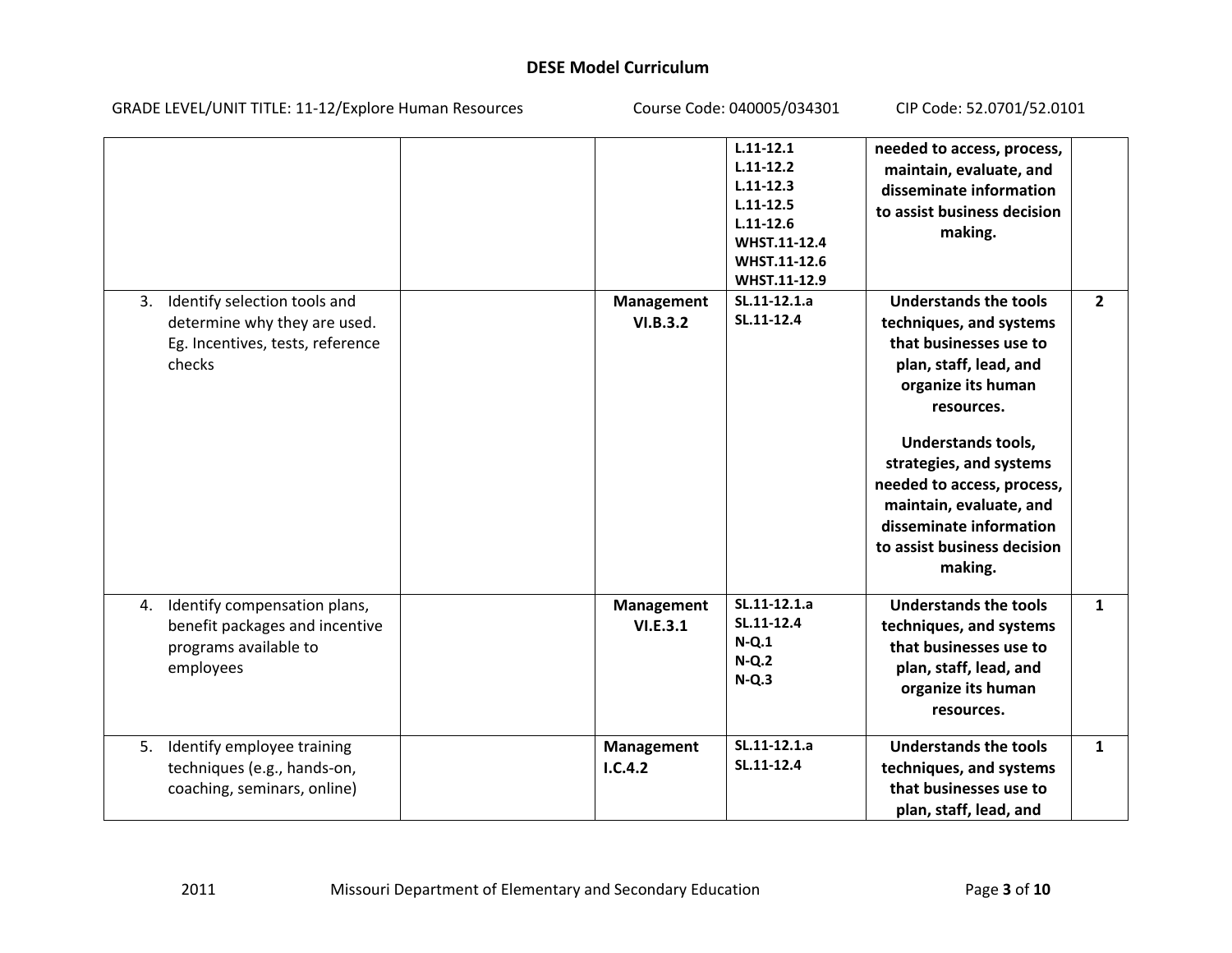| GRADE LEVEL/UNIT TITLE: 11-12/Explore Human Resources                                        | Course Code: 040005/034301    |                                                                                                | CIP Code: 52.0701/52.0101                                                                                                                                                        |                         |
|----------------------------------------------------------------------------------------------|-------------------------------|------------------------------------------------------------------------------------------------|----------------------------------------------------------------------------------------------------------------------------------------------------------------------------------|-------------------------|
|                                                                                              |                               |                                                                                                | organize its human<br>resources.                                                                                                                                                 |                         |
| 6. Describe policies and<br>procedures used in an<br>organization                            | <b>Management</b><br>VI.E.4.1 | SL.11-12.1.a<br>SL.11-12.4<br>$L.11 - 12.1$<br>$L.11 - 12.3$<br>$L.11 - 12.5$<br>$L.11 - 12.6$ | <b>Understands the</b><br>concepts, strategies, and<br>systems used to obtain<br>and convey ideas and<br>information.                                                            | $\overline{2}$          |
|                                                                                              |                               |                                                                                                | <b>Understands the</b><br>techniques and strategies<br>used to foster positive,<br>ongoing relationships<br>with customers                                                       |                         |
|                                                                                              |                               |                                                                                                | <b>Understands the tools</b><br>techniques, and systems<br>that businesses use to<br>plan, staff, lead, and<br>organize its human<br>resources.                                  |                         |
|                                                                                              |                               |                                                                                                | <b>Understands the</b><br>processes and systems<br>implemented to monitor,<br>plan, and control the day-<br>to-day activities required<br>for continued business<br>functioning. |                         |
| 7. Identify the impact of<br>performance appraisals on<br>employees and the<br>organizations | Management<br>VI.D.3.3        | SL.11-12.1.a<br>SL.11-12.4<br>$L.11 - 12.1$<br>$L.11 - 12.3$                                   | <b>Understands the tools</b><br>techniques, and systems<br>that businesses use to<br>plan, staff, lead, and                                                                      | $\overline{\mathbf{3}}$ |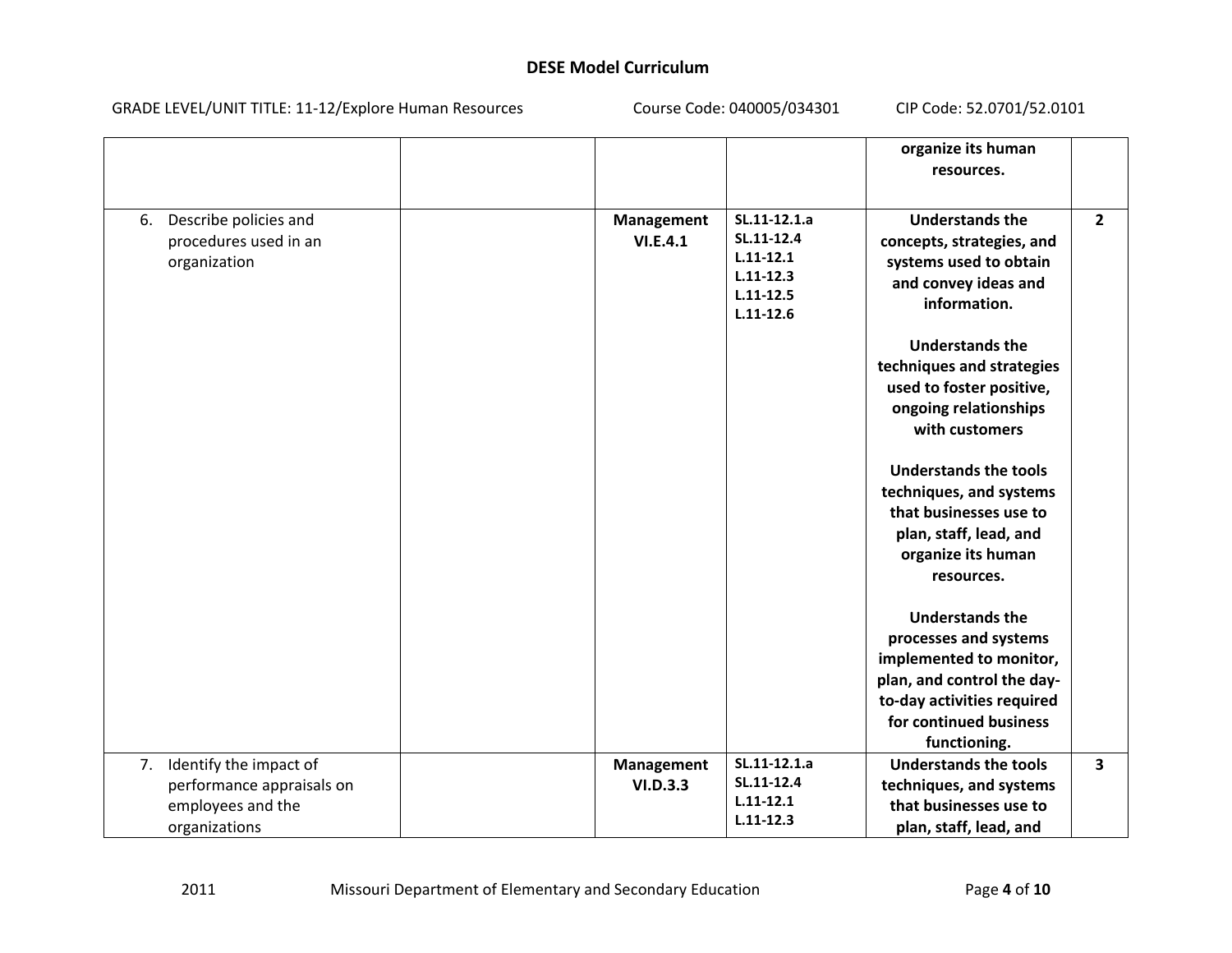GRADE LEVEL/UNIT TITLE: 11‐12/Explore Human Resources Course Code: 040005/034301 CIP Code: 52.0701/52.0101 **L.11‐12.5L.11‐12.6organize its human resources.**8. Describe the history of the labor movement and why unions were organized **Management VI.D.3.1SL.11‐12.1.aSL.11‐12.4L.11‐12.1L.11‐12.3L.11‐12.5L.11‐12.6Understands theeconomic principles and concepts fundamental to business operations.** 9. Discuss the advantages and disadvantages of union membership **Management VII.D.4.3SL.11‐12.1.aSL.11‐12.4L.11‐12.1L.11‐12.3L.11‐12.5L.11‐12.6Understands theeconomic principles and concepts fundamental to business operations.** ASSESSMENT DESCRIPTIONS\*: (Write a brief overview here. Identify Formative/Summative. Actual assessments will be accessed by a link to PDF file or Word doc. ) **Teacher developed rubric** \*Attach Unit Summative Assessment, including Scoring Guides/Scoring Keys/Alignment Codes and DOK Levels for all items. Label each **assessment according to the unit descriptions above ( i.e., Grade Level/Course Title/Course Code, Unit #.) Obj. # INSTRUCTIONAL STRATEGIES (research‐based): (Teacher Methods)** 1‐9 **1. Independent learning; student research Obj. # INSTRUCTIONAL ACTIVITIES: (What Students Do)** 1‐9 1. Search the Internet for five different management careers. These careers can include: human resource manager, strategic planner, operations manager, marketing manager, engineering manager, etc. Write <sup>a</sup> paragraph describing the duties that each of these careers might involve **UNIT RESOURCES: (include internet addresses for linking) Resources @ MCCE:**

**2**

**3**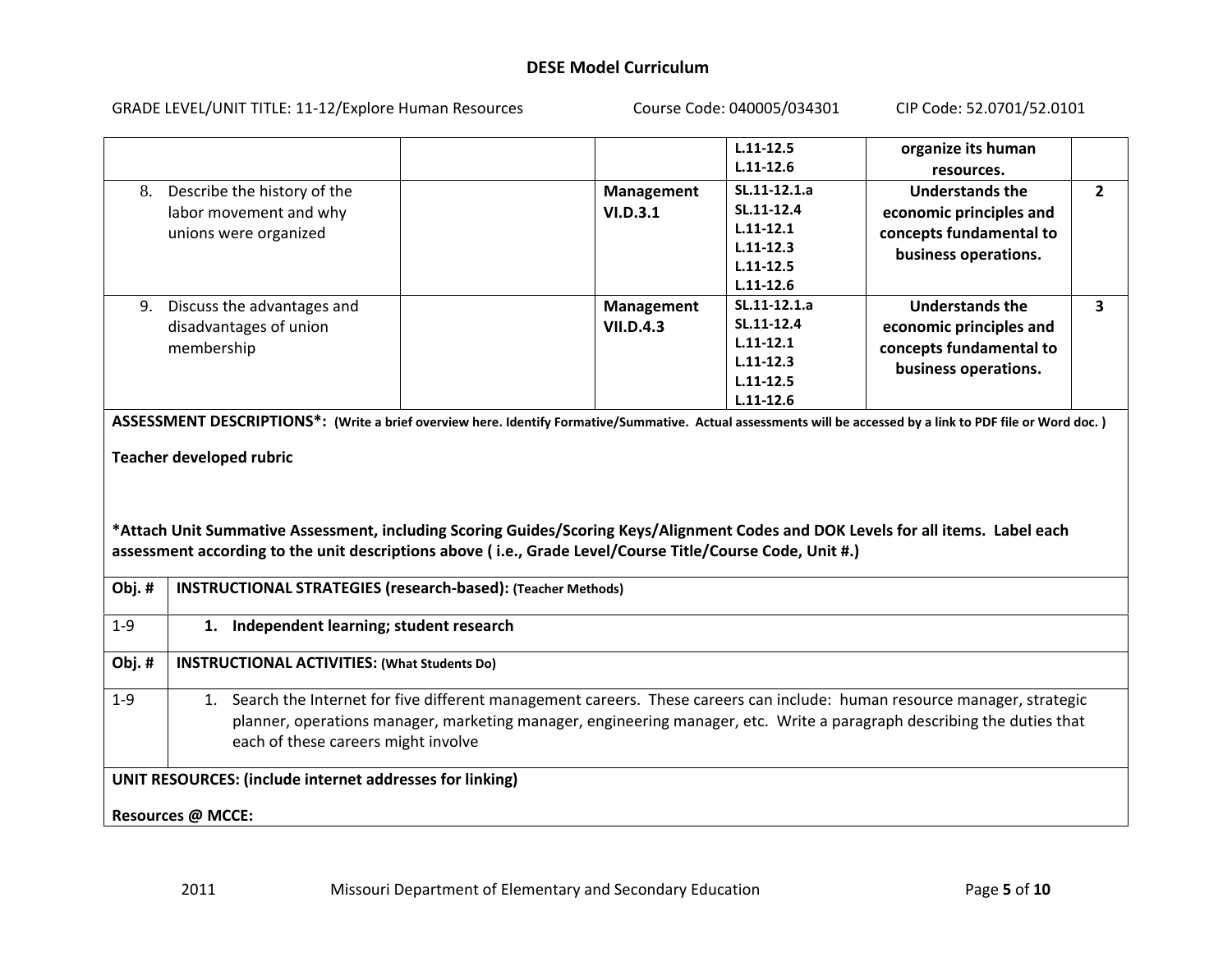## **C&E 12.0000 M136 ‐ The Big Book of Jobs: 2007‐2008 Edition**

The Editors of McGraw‐Hill & the United States Department of Labor, Bureau of Labor Statistics NEW YORK, NY, MCGRAW‐HILL, 2007.

BOOK — This book combines <sup>a</sup> concise overview of the job‐search process with all the latest government statistics on more than 250 jobs.

#### **E 10.0401 M169155 ‐ Teaching & Assessing 21st Century Skills**

Robert J. Marzano, Tammy Heflebower

BLOOMINGTON, IN, MARZANO RESEARCH LABORATORY, 2012.

BOOK — This book presents <sup>a</sup> model of instruction and assessment based on <sup>a</sup> combination of cognitive skills (academic) and conative skills (interpersonal) necessary to succeed in the 21st century. Using the strategies of the authors, K‐12 teachers can help prepare students for the highly varied and ever-changing knowledge economy of the 21st century.

#### **R 20.0103 L216 ‐ Sweatshops: Global Awareness Lesson Plans**

Learning ZoneXpress

OWATONNA, MN, LEARNING ZONEXPRESS, 2003.

BOOK — Designed to help students discover how many of the products they buy contribute to the global and social issue of child labor and sweatshops. An in‐depth look at different points of view: the business owner dependent on low‐cost labor; <sup>a</sup> child laborer who wants improved working conditions; and concerned citizens. Appropriate for grades 9‐12.

#### **SN DVD ROM 2.1 ‐ Hired for My Ability**

Program Development Associates

CICERO, NY, PROGRAM DEVELOPMENT ASSOCIATES, 2004.

DVD ROM — Viewers watch 6 men and women with mobility, sensory, or other physical disabilities at work. Each talks about their respective jobs as <sup>a</sup> heavy equipment operator, restaurant owner, mechanic, customer service representative, health care professional and manufacturer laborer. High school to adult. 8 minutes.

#### **MCE 11.0000 JIST1 ‐ Your Career and Life Plan Portfolio‐Instructor's Guide, 2nd Edition**

Editors at JIST

INDIANAPOLIS, IN, JIST PUBLISHING, INC, 2003.

BOOK — Instructor's Guide. Practical guidance and teaching suggestions for instructors using the Your Career and Life Plan Portfolio workbook with adult students and clients, such as at <sup>a</sup> community college, at <sup>a</sup> vocational school, or in <sup>a</sup> job search or job counseling program. the instruction's guide saves class preparation time and helps the instructor lead students through the workbook and through portfolio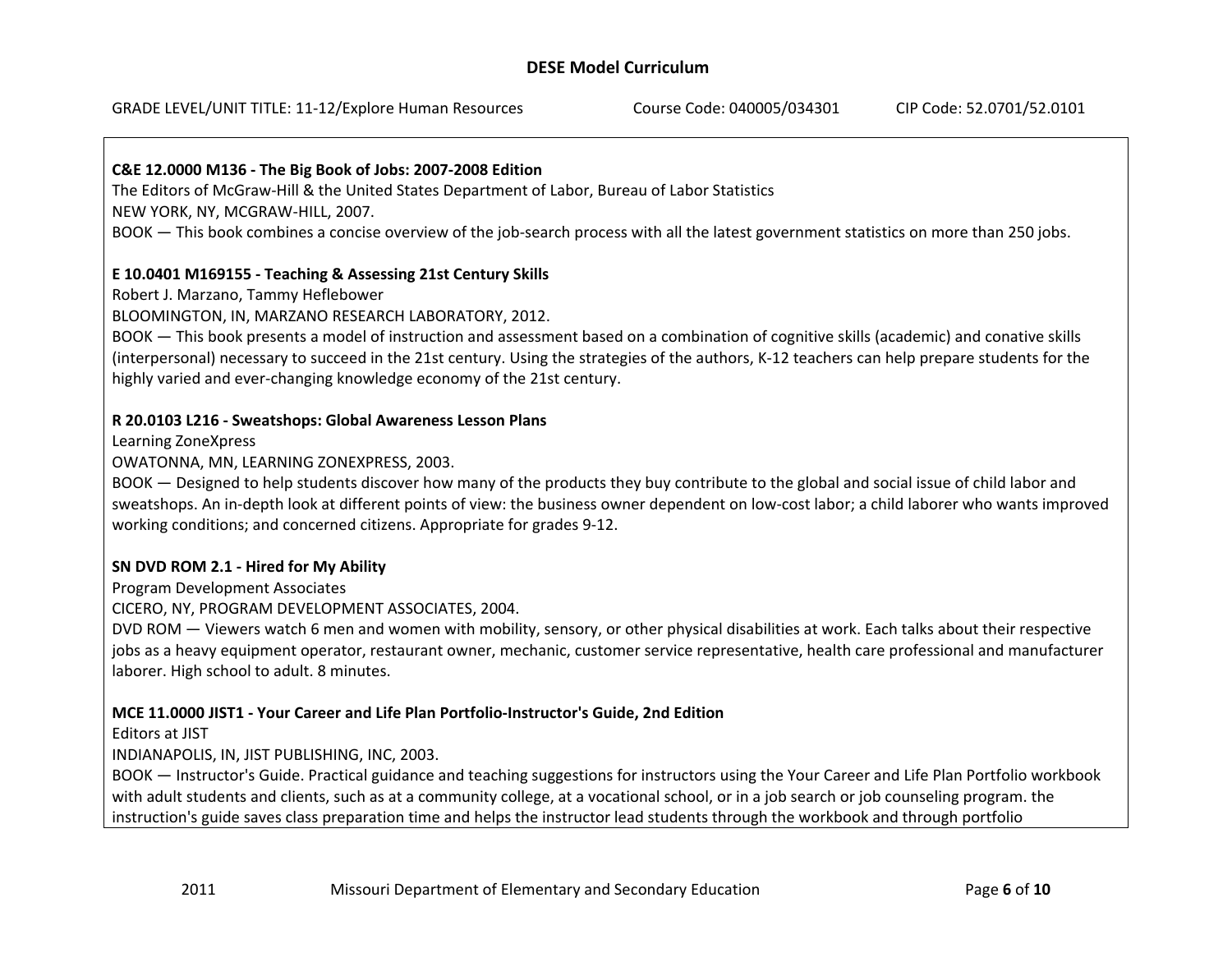GRADE LEVEL/UNIT TITLE: 11‐12/Explore Human Resources Course Code: 040005/034301 CIP Code: 52.0701/52.0101

development. The guide includes presentation suggestions, extra activities, discussion/quiz questions, and transparency masters.

## **MCE 11.0000 JIST1A ‐ Your Career and Life Plan Portfolio**

Editors at JIST

INDIANAPOLIS, IN, JIST PUBLISHING, INC, 2003.

BOOK — (2nd Edition) The biggest improvement is new chapters with vital information on the different types of portfolios, evaluating and choosing content, organizing and building portfolios, and using portfolios to assess progress. Plus, there's new content on creating Web portfolios.

#### **MCE CD ROM 3 ‐ ProTech Career Planner**

MarkED/Career Paths

COLUMBUS, OH, MARKED/CAREER PATHS, 2003.

CD ROM — Support for Portfolios, Assessment, Training plans, Competency lists, DECA prep, Resource ID, Curriculum planning. For users of Windows 9X, 2K, Me, XP, NT.

#### **MCE VIDEO 100 ‐ Careers: Marketing**

CEV Multimedia LUBBOCK, TX, CEV MULTIMEDIA, 2004.

VIDEO — Professionals involved in management, retail marketing and non‐profit marketing are featured. Different job opportunities as well as educational requirements, skills and talent needed for each position. Expected salaries and employment opportunity. The experts offer advice and suggestions that can help students pursue <sup>a</sup> specific position. 25 minutes.

## **MCE VIDEO 81 ‐ Who Would You Hire?**

C.W. Publications

STERLING, IL, C.W. PUBLICATIONS, 2003.

VIDEO — The "dos" and "don'ts" of interviewing are demonstrated through six less‐than‐perfect interviewees. Viewers evaluate and decide who Ms. Baker should hire as <sup>a</sup> sales representative at her travel agency. This program is full of great examples for those just beginning or making <sup>a</sup> re‐entry into the world of work. 25 minutes.

## **MCE CD ROM 10 ‐ Managing People**

2011

CEV Multimedia LUBBOCK, TX, CEV MULTIMEDIA, 2005. Microsoft® PowerPoint® — The ability to effectively manage employees is highly prized. This Microsoft® PowerPoint® presentation explores the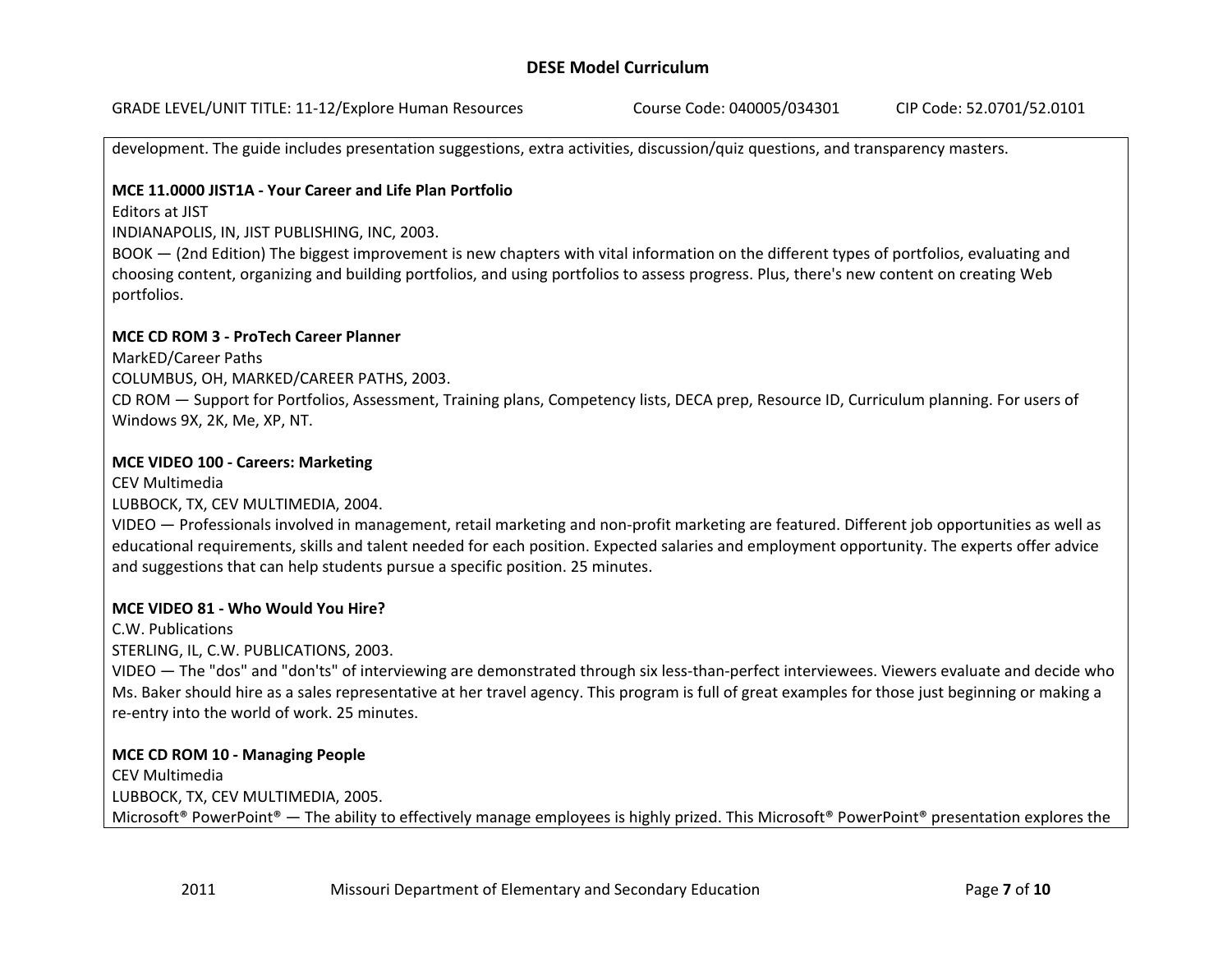important roles involved in human resource management, and the traits which constitute <sup>a</sup> good manager. Multiple management strategies and theories are also presented and analyzed. 70 slides. Requirements: Adobe® Acrobat® Reader®, Win 2000/SP/Vista, MAC OSX

## **MCE DVD ROM 24 ‐ Dr. Lois Frankel LIVE: What Powerful Women Know**

Better Life Media, Inc.

PLYMOUTH, MN, BETTER LIFE MEDIA, INC., 2005.

DVD ROM — The messages little girls get are to be sweet, quiet and good listeners. The messages little boys get are to be competitive and not cry. However, to get that corner office, women must get over the nice‐girl syndrome and learn the rules of the workplace game. In this live presentation, Dr. Lois Frankel, an expert on workplace behavior, will teach you how to play the game, stay within the boundaries and get that corner office. DVD & Audio CD.

## **C&E 10.0050 CDJS46 ‐ Learning for Earning: Your Route to Success**

John Wanat, E. Weston Pfeiffer, Richard VAn Gulik

TINLEY PARK, IL, THE GOODHEART‐WILLCOX COMPANY, 2006.

BOOK — Introduction to the skills needed to succeed in school, on the job and on your own. Provides an understanding of the world of work. Tips on how to find <sup>a</sup> suitable job for you, and how to keep <sup>a</sup> job and advance in your career. Responsibility to manage <sup>a</sup> paycheck; budgeting; banking services; housing and transportation needs.

## **C&E 10.0050 CDJS47 ‐ Learning for Earning: Your Route to Success‐ Student Activity Guide**

John Wanat, E. Weston Pfeiffer, Richard Van Gulik

TINLEY PARK, IL, THE GOODHEART‐WILLCOX COMPANY, 2006.

BOOK — Introduction to the skills needed to succeed in school, on the job and on your own. Provides an understanding of the world of work. Tips on how to find <sup>a</sup> suitable job for you, and how to keep <sup>a</sup> job and advance in your career. Responsibility to manage <sup>a</sup> paycheck; budgeting; banking services; housing and transportation needs.

# **C&E 10.0050 CDJS47A ‐ Learning for Earning: Your Route to Success‐ Teacher's Resource Guide**

John Wanat, E. Weston Pfeiffer, Richard Van Gulik

2011

TINLEY PARK, IL, THE GOODHEART‐WILLCOX COMPANY, 2006.

BOOK — Introduction to the skills needed to succeed in school, on the job and on your own. Provides an understanding of the world of work. Tips on how to find <sup>a</sup> suitable job for you, and how to keep <sup>a</sup> job and advance in your career. Responsibility to manage <sup>a</sup> paycheck; budgeting; banking services; housing and transportation needs.

# **C&E 20.0101 R279 ‐ What's Next? A Simulation of Adult Life Stages**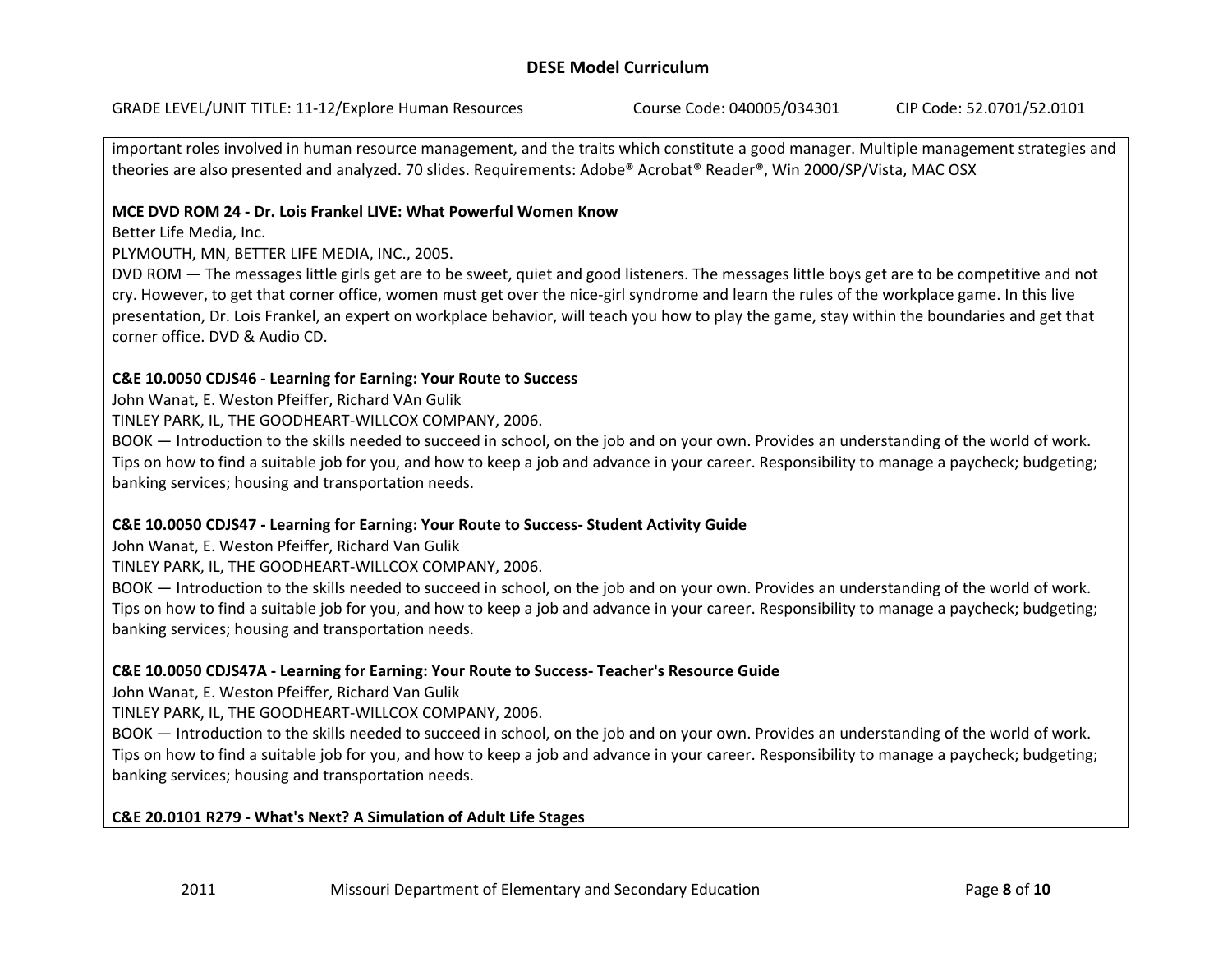#### Heidi Retzer and Dan Heisdorf

PORTLAND, ME, WALCH EDUCATION, 2008.

BOOk — Book assists students transitioning into adulthood, as they model four distinct stages: You Are Done with High School; Living on Your Own; You Are Married; You Have <sup>a</sup> Family. Designed for life skills or consumer mathematics curriculum, or any program that supports emerging adults. Progressing through the simulation, students receive "paychecks", learn how to pay bills, balance their accounts, and plan for future responsibilities. Each of the four simulated stages fits into <sup>a</sup> quarter of the school year (approximately 40 class sessions). The activities within each stage of life take between 30 to 60 minutes to complete. Addresses federal special education laws for Individual Education Plans requiring transition to be considered for students at the age of 14 and met for students at the age of 16.

## **C&E DVD ROM 44 ‐ Job Survival: Keeping & Advancing Your Job**

LINX Educational Publishing, Inc.

JACKSONVILLE BEACH, FL, LINX EDUCATIONAL PUBLISHING, INC., 2005.

DVD ROM — This program provides strategies and techniques for job survival including adjusting to work enviroments, personal qualities, dressing appropriately for the job, developing people skills, assessing job performance, using problem solving skills and more. Includes on-thejob scenarios. Grades 8 through adult. 23‐minutes

## **C&E DVD ROM 48 ‐ Soft Skills in the Workplace**

JIST Publishing

ST. PAUL, MN, JIST PUBLISHING, 2008.

DVD ROM — Soft skills include everything from getting to work on time to getting along with others to being enthusiastic on the job. This program focuses on the role these skills play in the workplace and offers insight into which skills viewers will need to develop to effectively handle <sup>a</sup> variety of work situations. This program is divided into several sections that demonstrate how certain soft skills influence one's performance on the job

## **G&C VIDEO 97 ‐ Designing Your Personal Ad Campaign: Unlocking Your Potential**

Edge Learning Institute

TACOMA, WA, EDGE LEARNING INSTITUTE, 2001.

VIDEO — Students learn that self‐talk improves their self‐image and leads to better performance.

## **MCE 11.0012 MERC1 ‐ Business Administration**

Marketing Education Resource Center

COLUMBUS, OHIO, MARKETING EDUCATION RESOURCE CENTER, 2003.

BOOK — Leadership, Attitude, and Performance Module. This instructional module contains student booklets and teaching guides with